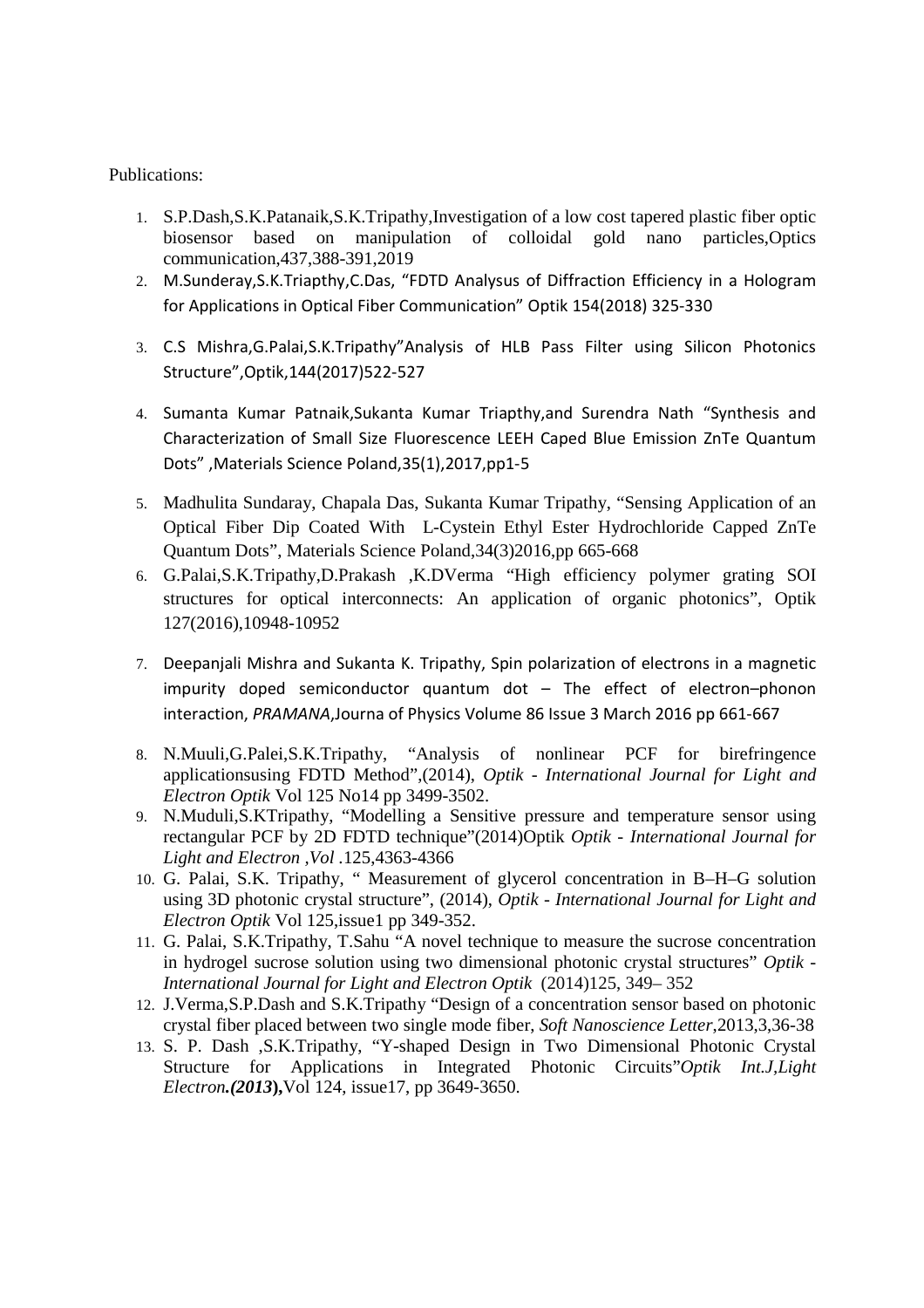- 14. Gopinath Palai, Nilambar Mudului, Santosh K. Sahoo, Sukanta K. Tripathy "Realization of Potassium Chloride Sensor Using Photonic Crystal Fiber" *Soft Nanoscience Letter*,2013,3,16-19
- 15. S.K.Tripathy, D.Misra, "Spin Polarization in GaAs LED , The Effect of Phonon interaction", *Optik Int.J,Light Electron opt.(2013***),**124,issue17,pp2709-2712
- 16. G.Palai ,S.K.Tripathy, "Efficient Silicon Grating for SOI applications",*Optik Int.J,Light Electron opt.(2013*), 124,isuue17,pp2645-2649.
- 17. S.K.Tripathy,Smaranika Swain, "Optical Bistable Switching in Semiconductor Heterostructure Containing a Quantum Dot layer & The effect of Phonons, "*Optik Int.J,Light Electron opt.(2013*), 124, issue17, pp2723-2726.
- 18. Sukanta K.Tripathy,Gopinath Palai, "A novel method for measurement of concentration using two dimensional photonic crystal structure", *Optics Communication*, vol 285,issue10-11(2012),pp2765-2768
- 19. S.K.Tripathy,Chinmaya Mohapatro,Subikash, S.P.Dash, "Implementation of optical logic gates using closed packed crystal structure", *Optics Communication*, vol.285,issue13- 14(2012), pp3234-3237
- 20. L.Sahu,J.S.N. Achary, S.K.Tripathy,"Optimization of Diffraction Efficiency and Polarization Dependence loss in Photopolymer grating for use in multichip module",*Journal of Modern physics*, vol3(2012),pp1009-1012.
- 21. N.Muduli,G.Palai, S.K.Tripathy,"Realisation of Beam splitter using photonic crystal fiber(PCF) with and without Nonlinearity", *IJERA,Vol.2,issue5,pp2034-2037,2012*.
- 22. S.K.Tripathy, Amit Suryavansi, Priyanka, "Optical Interconnects For Multichip Module Using Polymer Embedded Waveguide Gratings", *International Journal of Material Science,* Vol 5,No 5,715-722 ,2010
- 23. S.K.Tripathy and Lingaraj Sahu " Efficiency Improvement in Vertical Interconnection using Phase Grating in Wave Guide", *International Journal Of Physics*,V0l.3,No.1.pp.33-39,January-June,2010
- 24. S.K.Tripathy, Mihir Hota, T. Panigrahy "A Model for Optical Bistability in a Hybrid Semiconductor Photonic Crystal Structure", *IEEE Photonic Technology Letters*, Vol.21, No.12, June 15, 2009
- 25. Mihir.Hota and S.K.Tripathy "Analysis of diffraction efficiency of a Holographic Coupler with respect to angular divergence", *Indian Journal of Physics* 83(4) 1-8(2009)
- 26. Mihir.Hota, S.K.Tripathy, R.K.Dash and A.K.Panda, "Free Space Based Optical Communications Systems" GITAM *Journal of Information Communication Technology*, Vol-2, pp-11-15, Jan-Jul 2009
- 27. S.K.Tripathy and S.Anand Rao, "Optical Bistability in a magnetic semiconductor", *Journal of Optics,* Vol 32, No.2-2003 pp-59-67.
- 28. S.K.Tripathy and S.Anada Rao, "Expression for third-order aberration theory for holographic images" *PRAMANA*-Vol.60, No.1 2003, pp 151-157.
- 29. S.Anand Rao and S.K.Tripathy, "A unified comprehensive theory for holographic simulation of various types of mirrors",*Journal of Optics*-2000,vol-29,no-4,pp-161-166.
- 30. S. Mohapatro, S.K.Tripathy and J.N.Mohanty, "Optical bistability in an electron hole system, the effect of photons", *J.phys.conds.Matter*.5, 1993-7633-7642,
- 31. G.Palei,S.K.Tripathy,N.Muduli,S.K.Patanaik , "Optimization of efficiency in a 1D Grating Structureat 1310nm wavelength for applicationin Optical Interconnect" ,Asian Journal of Physics" Vol-21,No2 pp 145-152,2012